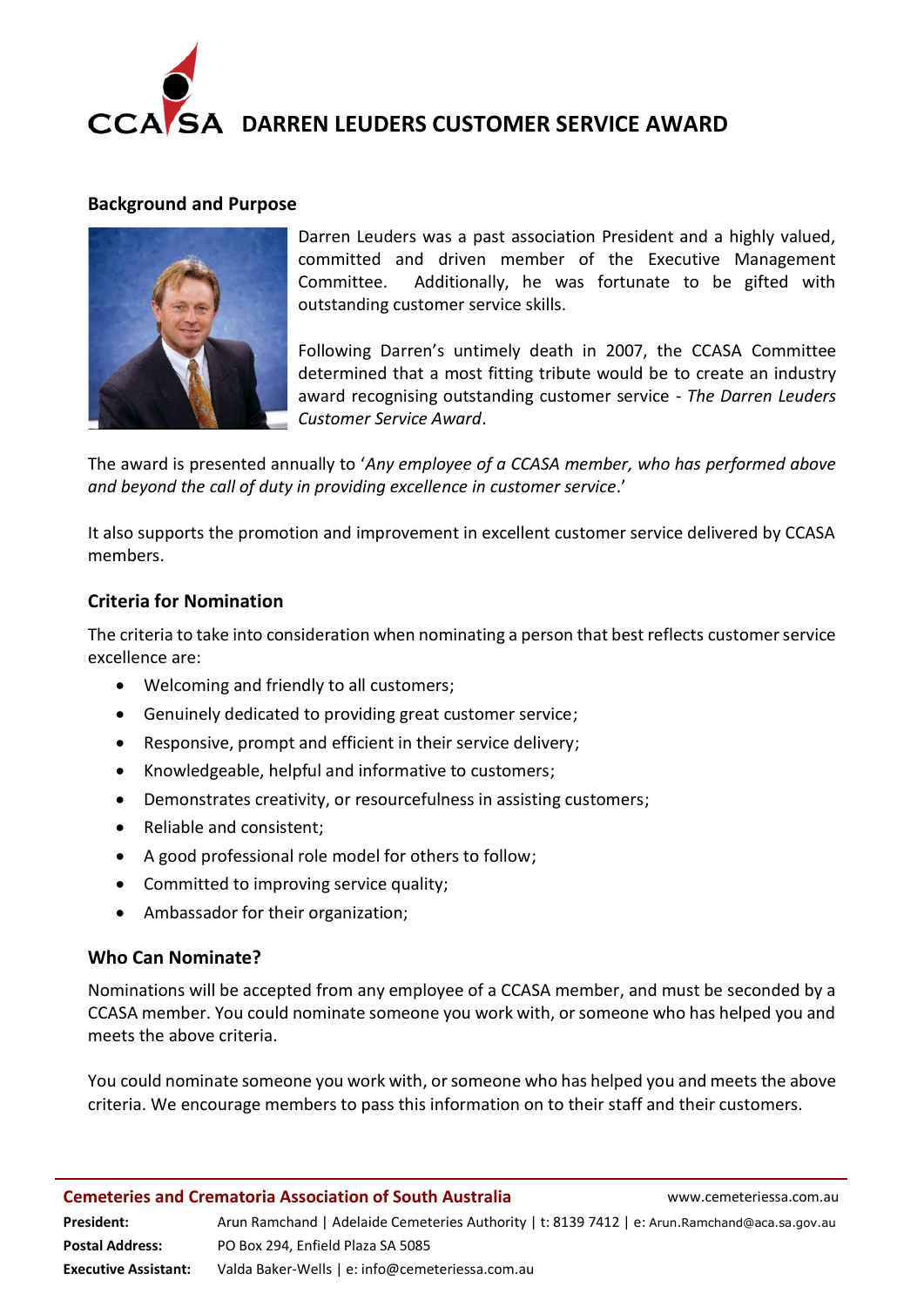

# **DARREN LEUDERS CUSTOMER SERVICE AWARD**

### **Timing**

The award is presented at CCASA's AGM and Information Day.

Nominations must be received by the CCASA Secretary by Wednesday, 28 April 2021 **Nomination Forms**

Nomination forms are distributed to all members and additional forms are available on the CCASA website at [www.cemeteriessa.com.au.](http://www.cemeteriessa.com.au/)

#### **Selection**

The CCASA Committee will determine the award recipient. Their decision shall be final and no correspondence shall be entered into.

#### **Recognition**

The winner will receive:

- A perpetual trophy which will be retained until the next Annual General Meeting / Information Day;
- A personal trophy to keep;
- Registration to attend the annual Australasian Cemeteries and Crematoria Association Conference;
- A Certificate of Recognition from the CCASA Committee.

**Executive Assistant:** Valda Baker-Wells | e: info@cemeteriessa.com.au